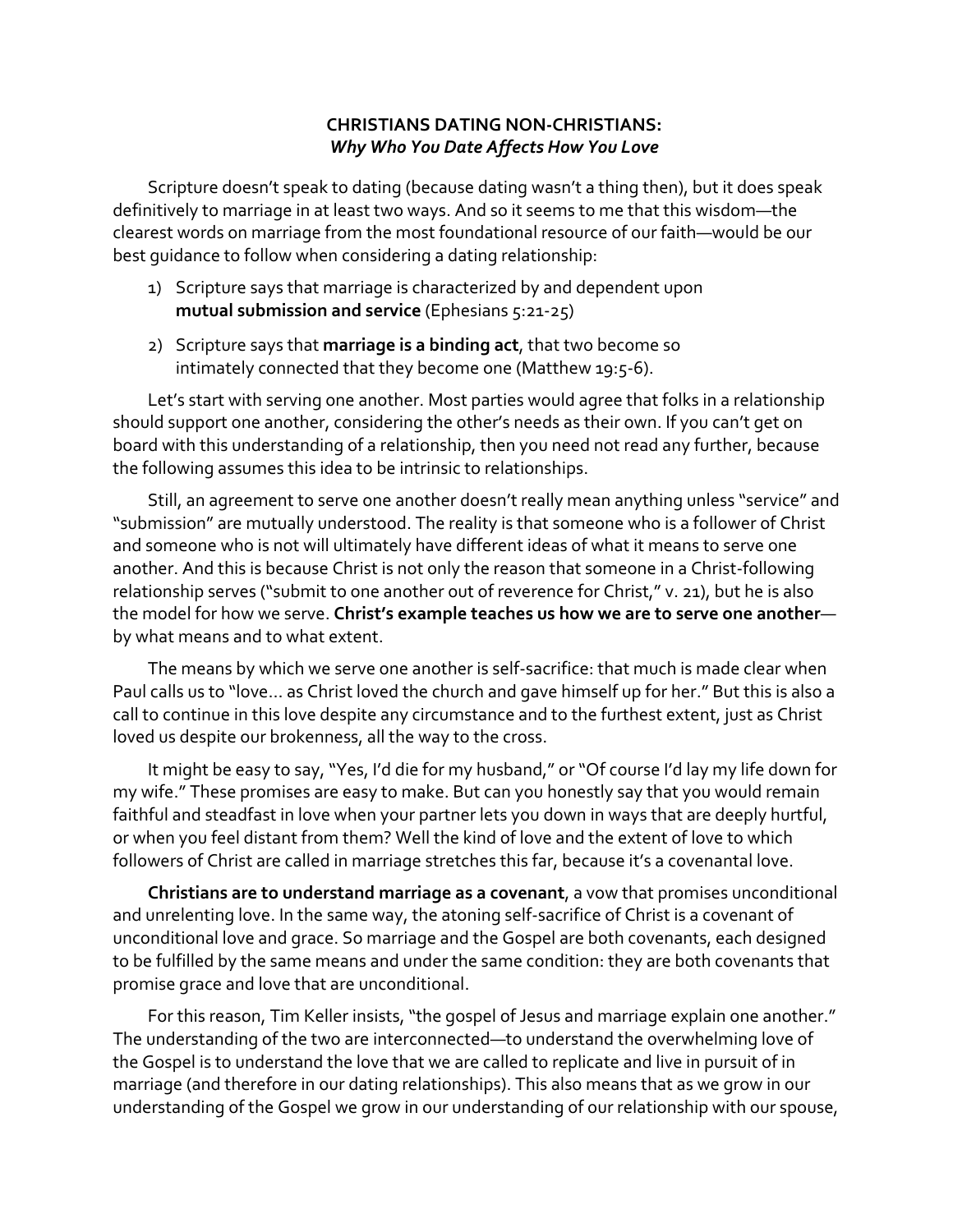and that the ways we learn to love in our relationship reveal further and further insight into the nature of Christ's love for us. The interconnection of these two covenants becomes a cyclical growth that slowly transforms us into the image of Christ. And this cycle both explains and fulfills the ultimate purpose of a marriage. Marriage is to be a tool that unites and transforms relationships that are seeking after and modeled after the love of Christ. It is to be a union in which each individual serves in making the other (and therefore their relationship) more Holy, a better reflection of Christ. This is the kind of love we're supposed to be working toward in our dating relationships.

Love that is literally unconditional is a tall order. In fact, this type of love seems, if not impossible, at the very least unreasonable—but then so does the Gospel, and that's exactly the point. Love understood as a covenant modeled after Christ is extended to this measure because its ultimate aim is different—its aim is extended beyond one's spouse to God Himself, as a response to and an expression of the love he has extended to us through Christ. And this is where service looks different in Christ-centered relationships: you aren't just serving one another's desires, but you are serving one another's need to grow closer to the Father.

This difference will manifest itself in any number of small ways in any number of situations, but the ultimate difference is that, as Keller puts it, understanding marriage in light of the Gospel "frees us to see our spouse's sins and flaws to the very bottom—and even speak of them-and yet still love and accept our spouse fully."

Again, this is something that is easy to *claim* to do. But actually recognizing and being subjected to the consequences of your spouse's faults and weaknesses, being charged with not only forgiving them but also helping to address and transform these imperfections, all while not letting them tarnish or diminish the way you value and love him or her fully and completely —now that is something immensely difficult to do. Still, it is made possible by the knowledge that the exact same is being done for you by your spouse, just as the deep and sacrificial love to which Christians are called is only made possible by the knowledge that each and every moment they are recipients of that same love from Christ Jesus. This unconditional, sacrificial love defines what it means to be in a relationship and serve one another fully, and it stems only from knowing and imitating the sacrificial love of Jesus.

In addition to being unconditional and unrelenting, the love of a marriage covenant isagain, modeled after Christ—also a reconciling love. In the same way that Christ's selfsacrificial love reconciled us to God, bringing us into union with the Father, the covenantal love of marriage is a unifying force. Marriage unites us in such an intimate way that two become **one**—not only legally, but also spiritually (and perhaps, in some wild way, even physically).

The idea is a challenging one because it doesn't assume that only the compatible parts of each individual will combine to make a whole. It's not just two pieces that fit neatly into one another. Instead, every aspect of each individual comes together in this unification. While this means taking on your partner's past mistakes and their future hopes, it also means that your worldview and theirs must become one. Our worldview is the way we understand our position in and relation to the world—and this understanding not only includes, but should actually be defined by, our view of God.